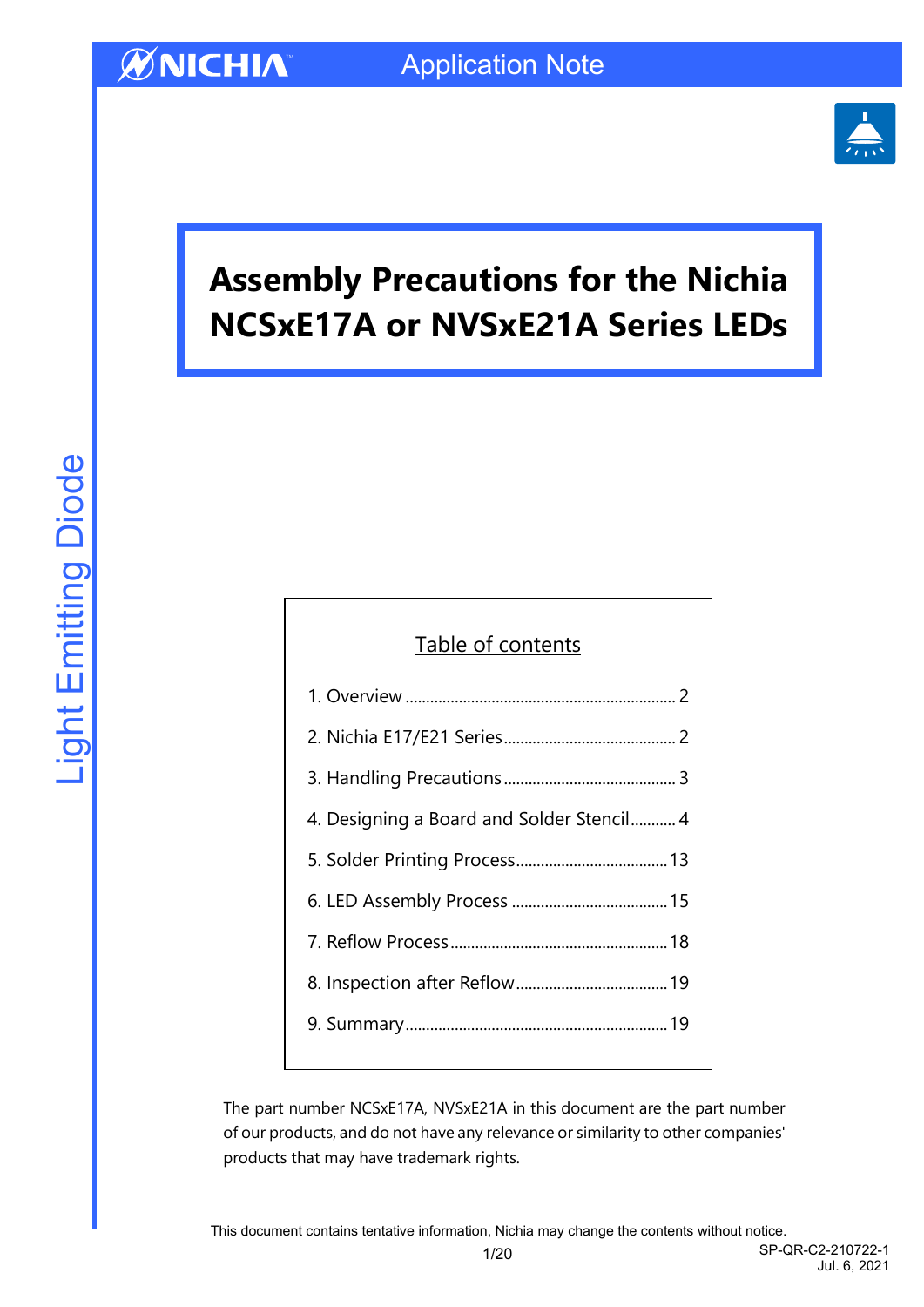## Application Note

## <span id="page-1-0"></span>**1. Overview**

As a result of growing trends to reduce the size and increase the light energy of LED-based luminaries, the demand for compact, high luminous flux and high efficiency LEDs has been increasing. Nichia's NCSxE17A/NVSxE21A (hereinafter referred to as "E17/E21 Series") LEDs have a more compact size when compared to other LEDs that produce the same wattage, this allows for more flexibility for the LED luminaire design. On the other hand, E17/E21 Series requires more precision/technique regarding the mounting accuracy due to its smaller package size.

This application note provides the information on handling and processing, and the results of an assembly evaluation Nichia conducted.

## <span id="page-1-1"></span>**2. Nichia E17/E21 Series**

E17/E21 Series has a compact package and a structure that maximizes the luminous efficacy of the LED. The LED does not use a primary substrate (e.g. lead frame, etc.) for the electrical connection, so the LED is able to be soldered directly onto a secondary substrate (a print circuit board) and can have lower thermal resistance. As a result of this, the E17/E21 Series is suitable for luminaires that require high luminous flux and high density mounting.

This compact package has both drawbacks and advantages, especially in regards to the assembly difficulty. The small size of the electrical pads, the fact that the electrical pads are located around center of rear of the package which can cause not to create a solder fillet, and that electrical pads are closer in proximity to each other, make this LED more difficult

to assemble than the conventional LED package sizes.

Figure 1. E17/E21 Series



Figure 2. Structure







[Unit:mm]

Figure 3. Outline Dimensions of NCSxE17A



[Unit:mm]

Figure 4. Outline Dimensions of NVSxE21A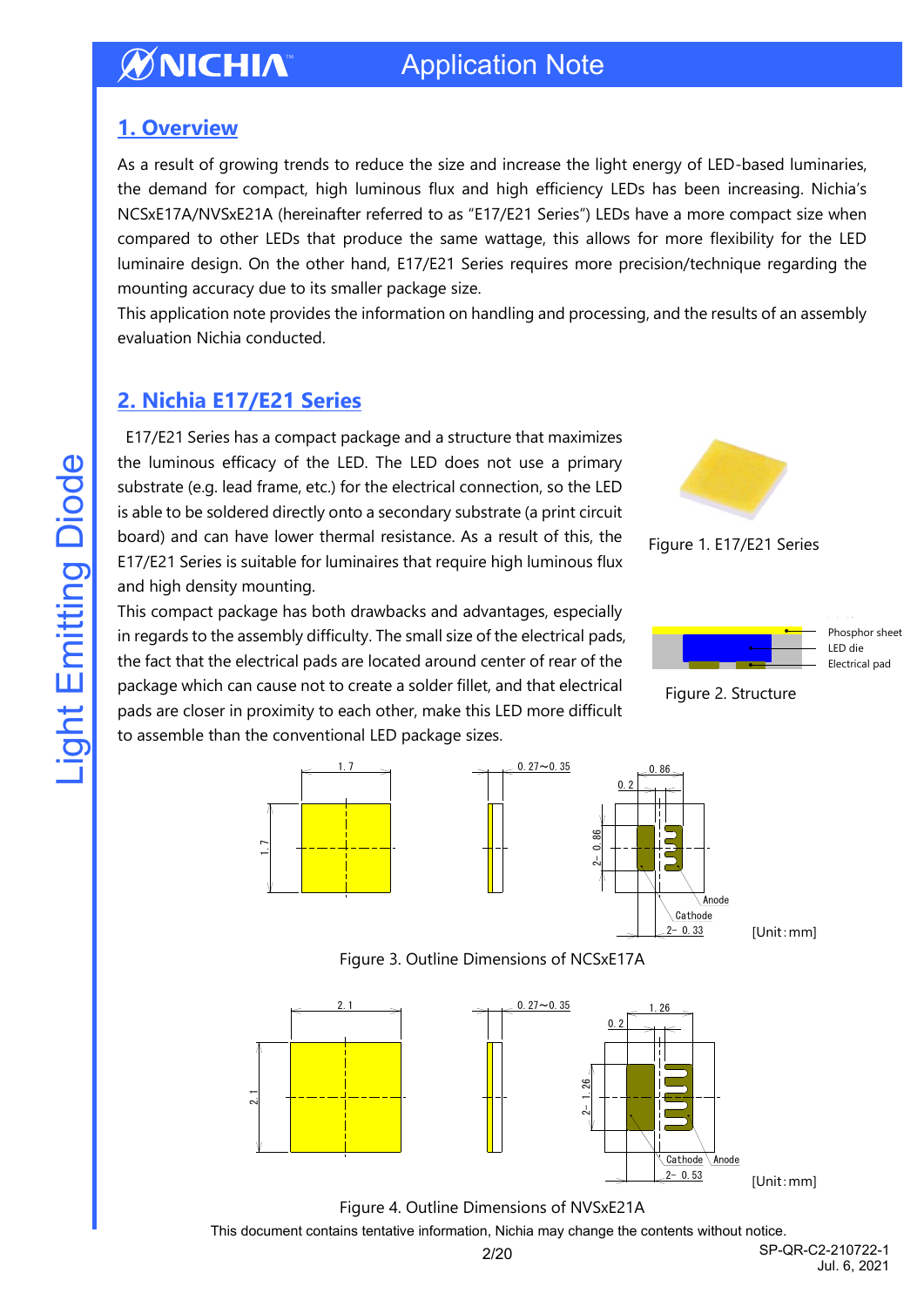## <span id="page-2-0"></span>**3. Handling Precautions**

Since the E17/E21 Series is a thin package with no submount in its structure is more sensitive to external stress and force. The LED also is not equipped with an ESD protection device (e.g. zener diode). Additional care should be taken to avoid external stress/force and ESD damage.

### 3.1. Force (when loading)

When a nozzle is used during the assembly process, no more than 5N of force should be applied to the LED. Recommended conditions for a nozzle and force are provided in Section 6.



Figure 5. LED damaged by excessive press force

### 3.2. Bare hands

Handling the LED with bare hands will contaminate the LED surface and may affect the optical characteristics: it might cause the LED to be deformed and/or the bump to break, which will cause the LED not to illuminate.

ESD damage to the die may happen since no ESD protection device is included the LED. Do not handle the LED with bare hands.

### 3.3. Tweezers

The silicone resin used in the LED is soft. Applying force with tweezers may cause the resin to be damaged and the LED not to illuminate the same as if the LED has been handled with bare hands do. Do not use tweezers to handle the LED.

#### 3.4. Electrostatic Discharge (ESD)

LED is not equipped with a protection device. When handling the LED, measures against electrostatic discharge such as using an ESD mat made of conductive materials and an ionizer are strongly recommended at every assembly process.

Mounting a protection device such as zener diode on the PCB is recommended to protect from ESD.

#### 3.5. Stack assembled PCBs

Since the resin used in the LED is soft, do not stack assembled PCBs together. Failure to comply can cause the resin portion of the product to be cut, chipped, delaminated and/or deformed. This also applies to how the assembled PCBs are packed as the same failure may occur.



Figure 6. Improper storage of assembled PCBs

#### 3.6. Hand soldering

The electrical pads are hidden on the back side of the LED, so hand soldering is not possible to perform. Using a hot plate is also not recommended as it would not be possible to confirm the position of the electrical pads and this may cause a short and/or open failure mode. These types of soldering are not recommended.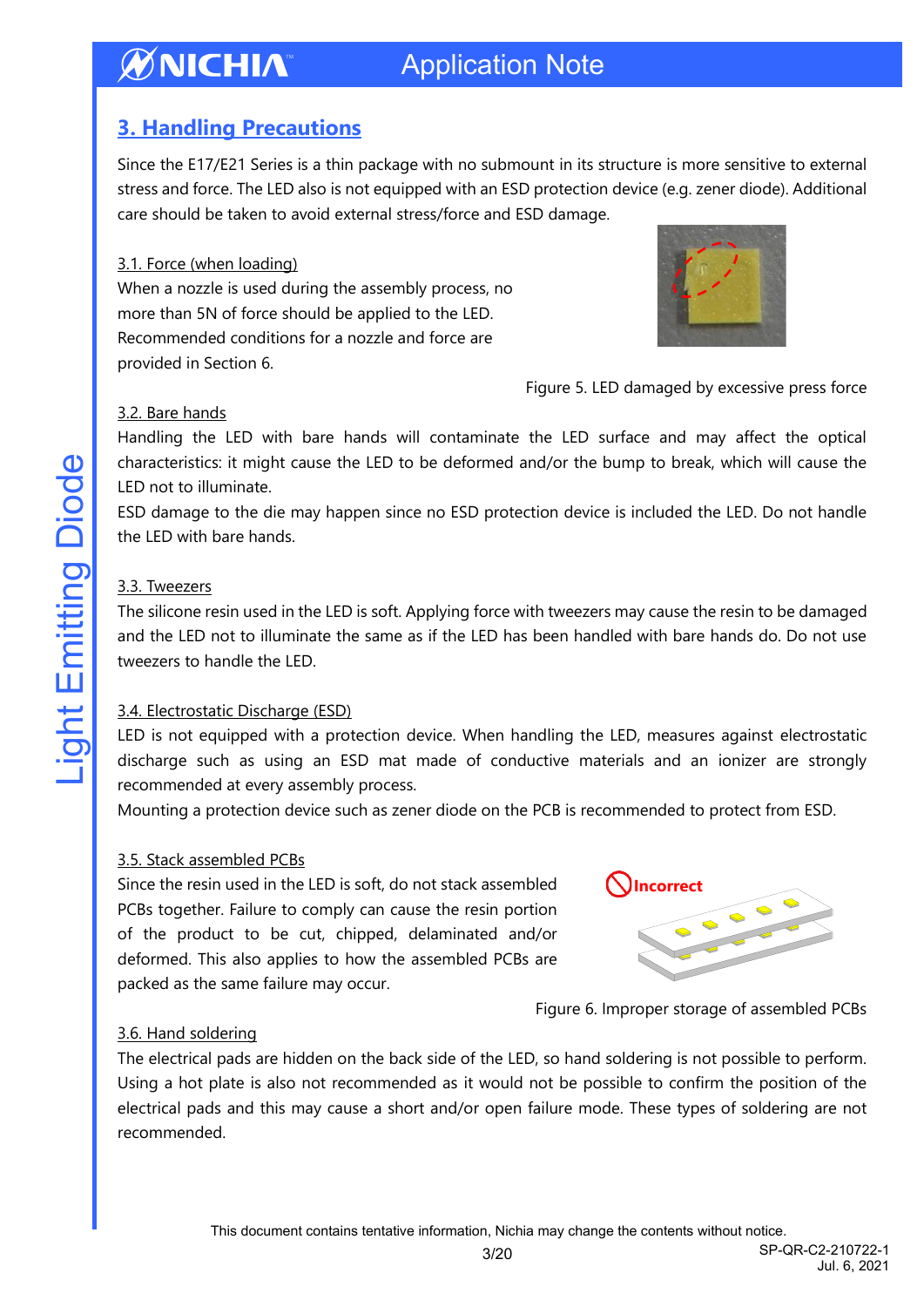## 3.7. Repairing

As explained in section 3.6, do not repair and/or rework the LED. Do not manually mount LED onto the PCB even if reflow soldering will be performed. This may cause the LED to have an open and/or short failure mode.

## <span id="page-3-0"></span>**4. Designing a Board and Solder Stencil**

Small electrical pads and the close proximity of the electrical pads on the LED affect the accuracy of the PCB design, creating the solder stencil design, and solder mask. Additionally, the PCB design and material selection are critical for thermal dissipation management.

This section provides tips for PCB design and results of an assembly evaluation.

## 4.1. Conditions for the pad pattern and stencil



## Table 2. NVSxE21A recommended soldering pad pattern and solder stencil



V)). Solder stencil aperture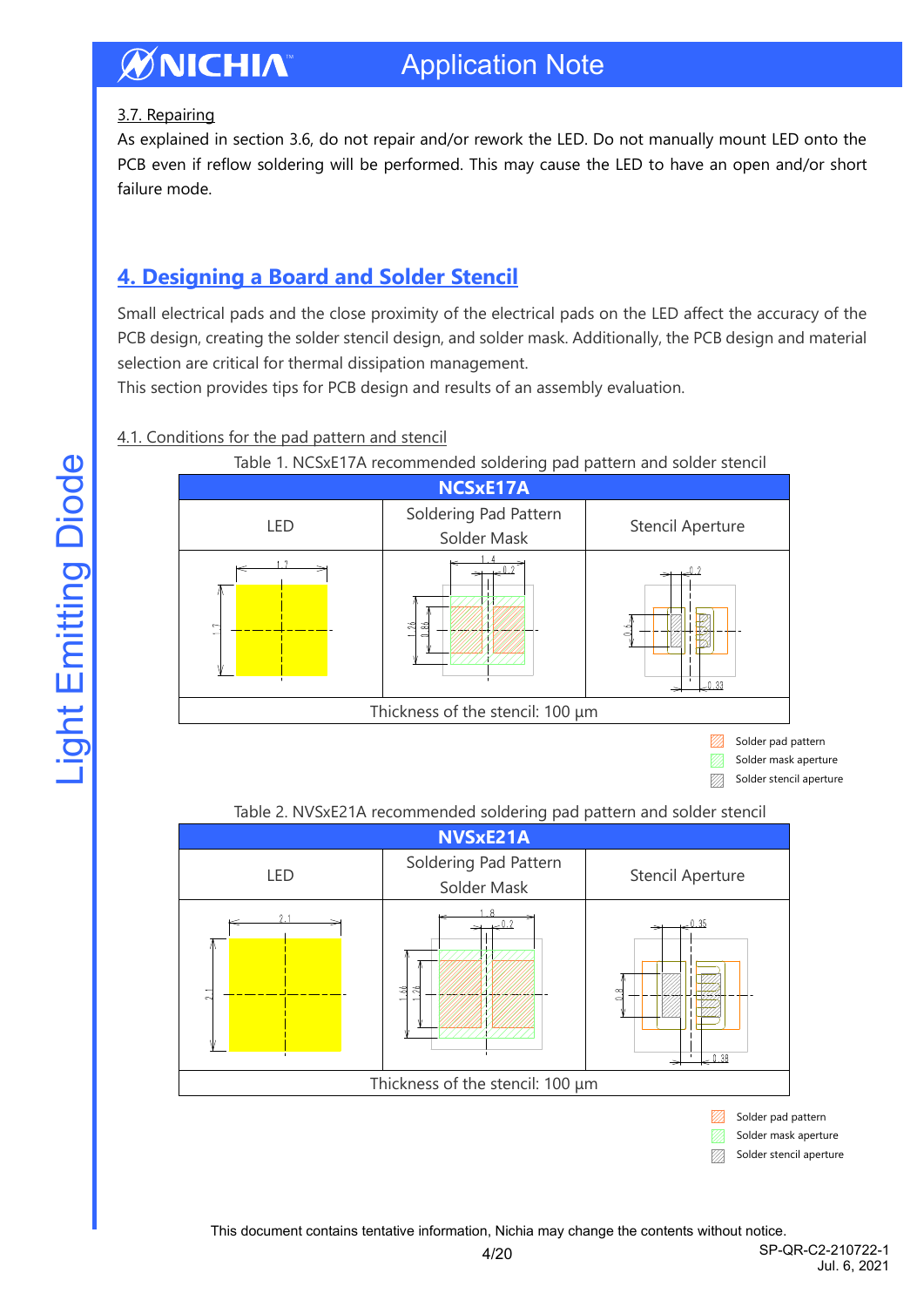### 4.2. PCB materials

Composite epoxy materials (CEM-3), glass fiber epoxy laminate (FR-4), metal (e.g. aluminum) are commonly used as PCB materials. Metal-core PCBs have good thermal conductivity and heat dissipation, and are recommended if E17/E21 Series is used with high density mounting.

The application note "NxSxExxA Design Considerations for Direct Mountable Chip LEDs for High-Density Applications" provides details regarding the high density modules for E17/E21 Series.

### 4.3. Insulation layer

Heat dissipation for LEDs relies on the PCB material and the thickness of the insulation layer. Selecting the proper insulation layer for each luminaire is advised.

The application note "NxSxExxA Design Considerations for Direct Mountable Chip LEDs for High-Density Applications" describes the relationship between board thickness and thermal resistance.

## 4.4. Copper layer

The recommended copper layer for the pad pattern is 35μm.

Etching is a common process to remove the unmasked area. Accuracy of etching is decreased if the copper layer is thick since the unmasked area is not completely removed by etching.

The small electrical pad area and the narrow space between the electrical pads (200μm) require a proper solder pad pattern for assembly. If the solder pads are not completely etched, it will cause the LED to have a short or open circuit.

## 4.5. Solder mask

In PCB design, the method for the solder mask is defined as either Solder Mask Defined (SMD) or Non-Solder Mask Defined (NSMD). Each type has pros and cons as shown in Table 3.

In general, using the copper etching solution (Copper defined pad) gives more precision than using the solder mask printing; therefore, NSMD formed with the copper etching solution is recommended for E17/E21 Series. SMD has better heat dissipation since SMD is able to provide a larger pad area; however it may result in a misaligned solder mask, leading to an inaccurate pad pattern, causing assembly failure.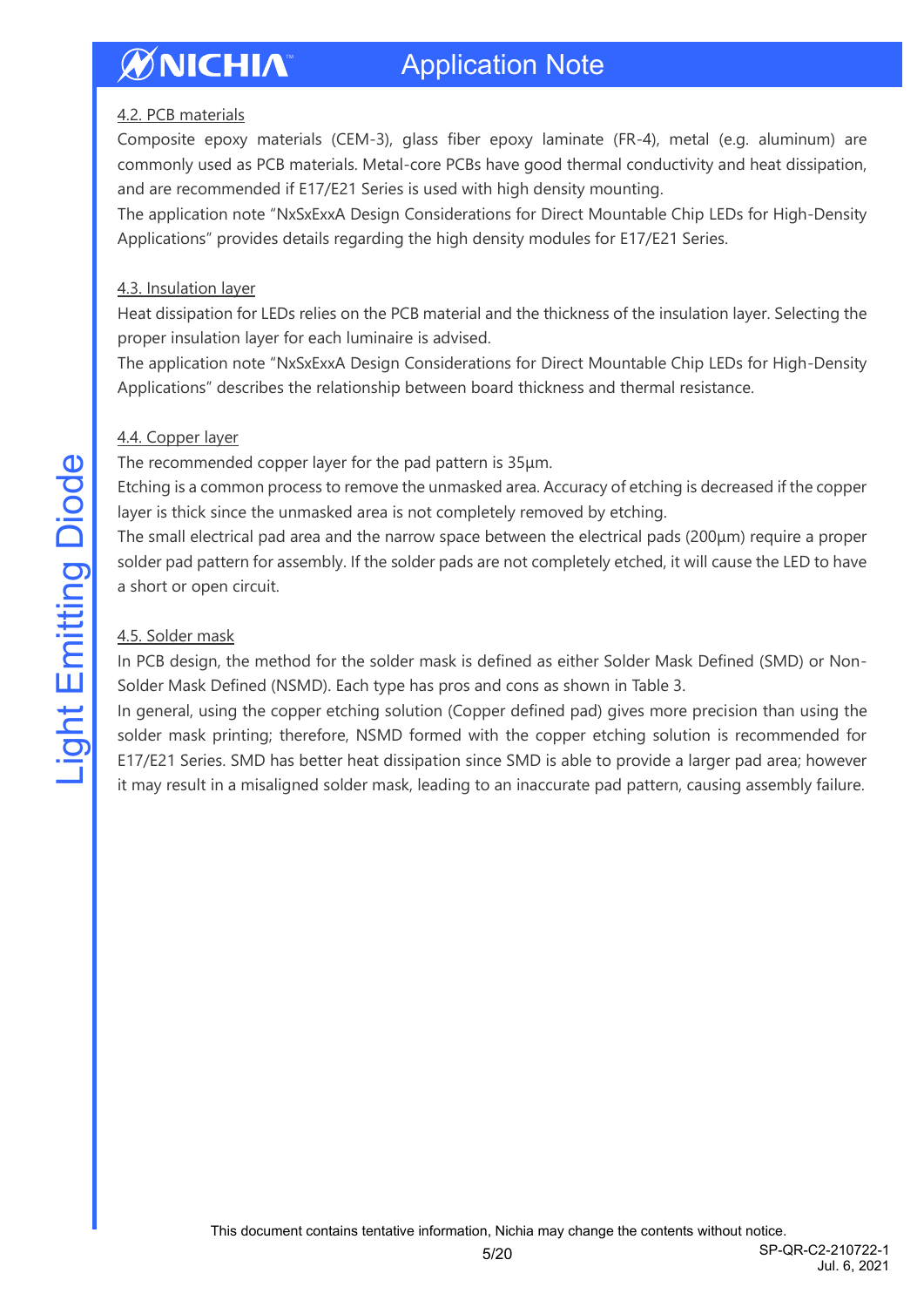## Application Note

| Table 3. Solder mask design |                                                                              |                                                                                                             |  |
|-----------------------------|------------------------------------------------------------------------------|-------------------------------------------------------------------------------------------------------------|--|
|                             | <b>NSMD</b>                                                                  | <b>SMD</b>                                                                                                  |  |
|                             | Solder paste<br>Solder mask<br>Copper layer<br>Insulation layer<br>PCB       |                                                                                                             |  |
| Assembly<br>Implementation  | -Advantage-<br>Reduce solder ball and void occurrence.                       |                                                                                                             |  |
| Accuracy of<br>Assembly     | -Advantage-<br>Misalignment of the solder mask can<br>be absorbed.           | -Disadvantage-<br>Solder mask may overlay the electrical<br>pads due to misalignment of the solder<br>mask. |  |
| Heat<br>Dissipation         | -Disadvantage-<br>Poor heat dissipation due to the small<br>copper pad area. | -Advantage-<br>Better heat dissipation due to the large<br>copper pad area.                                 |  |

#### Table 3. Solder mask design

#### 4.6. Solder stencil

The solder stencil aperture of E17/E21 Series is small; as a result, depending on how the aperture is created there is a potential for clogging of the solder stencil aperture during the soldering printing process.

Special process for low roughness on surfaces such as electric polishing and fluorinating is needed for the solder stencil to improve the solder paste releasing property if clogging of the aperture during the solder printing process frequently occurs.



Figure 7. Clogged solder stencil aperture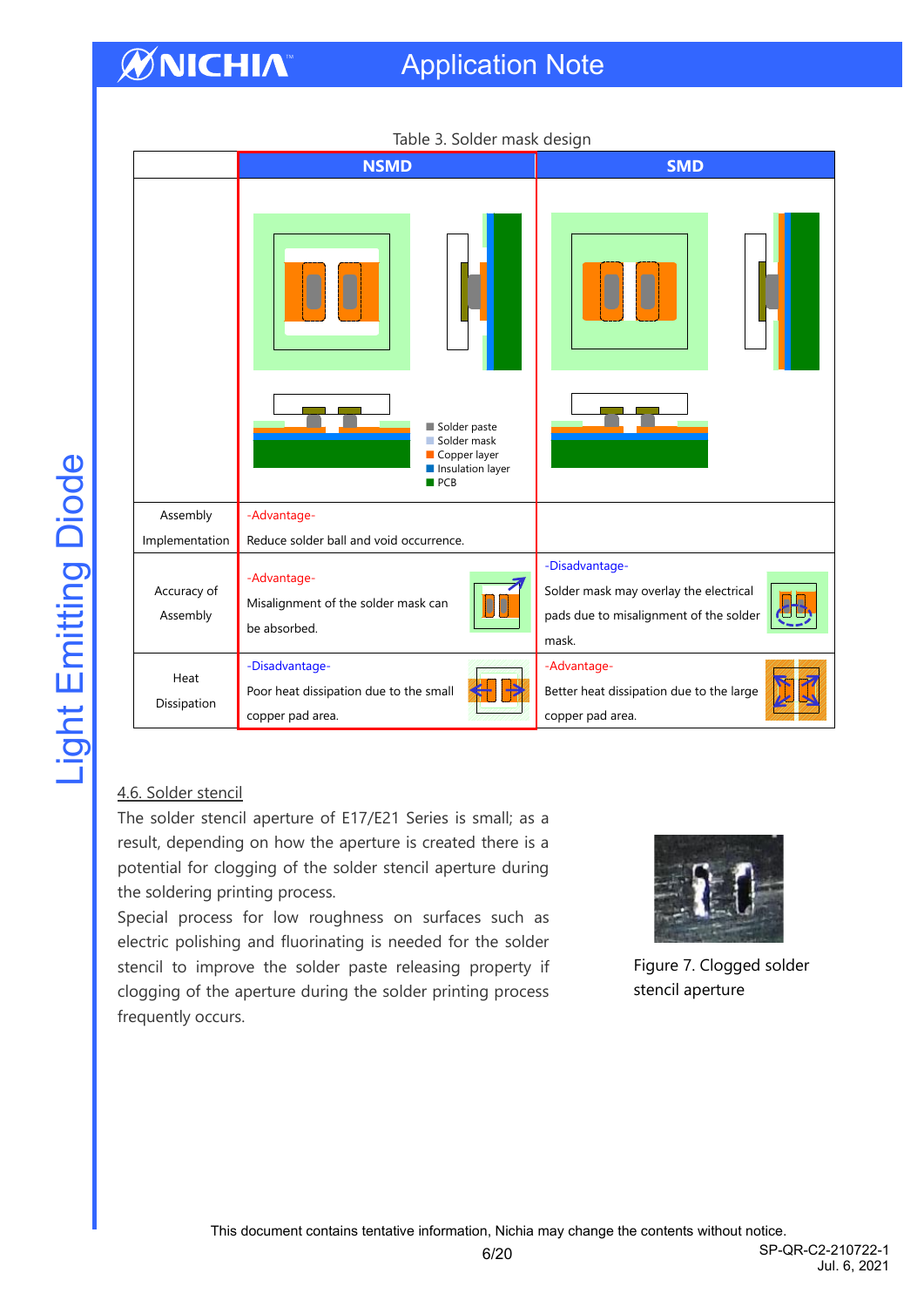## 4.7. LED mounting pitch

The LED mounting pitch for high-density modules should consider the accuracy of the assembly machine and the tolerance of the LED package dimensions and electrical pads.

*√ 0.1 <sup>2</sup> (accuracy of assembly machine) + 0.05<sup>2</sup> (tolerance of LED package dimensions) + 0.05<sup>2</sup> (tolerance of electrical pads) = 0.122 (tolerance in single side)* <sup>⇒</sup> *0.244 (tolerance in both side)* <sup>≅</sup> *0.3mm* (Formula 1)

For example, assembly accuracy for an assembly machine such as solder printing and a chip mounter is 0.1mm, the minimum LED pitch will be 0.3mm according to the formula above. To take into consideration the LED alignment, a LED mounting pitch over 0.4mm is recommended.

## 4.8. Evaluation results for amount and position of solder paste

The area of the solder stencil aperture (amount of solder paste) was evaluated and compared with the recommended solder stencil aperture (specified in section 4.1). The solder mask was made with the NSMD method.

As shown in tables 4 and 5, both NCSxE17A and NVSxE21A did not have any assembly issue; however as the solder paste amount increases, the possibility that the LEDs will float on the solder also increases.

In addition, no assembly issues were found in any conditions in regards to the distance between the solder paste (See tables 6 and 7); however, there are possibilities for LED failure when the solder paste is mounted to the inward side of an electrical pad (distance of solder paste is short) or to the outward side of an electrical pad (distance of solder paste is long) from the recommended soldering position.

Solder paste reaches to the other side of the solder paste (electrical pad) when LED is pushed onto the solder paste if solder paste is mounted the inward side of an electrical pad. This may cause to the LED to short.

An open failure mode may occur if the LED is not mounted to the proper position if the solder paste is mounted to the outward side of an electrical pad.

The solder stencil aperture should be designed so the solder is printed at the center of each electrical pad.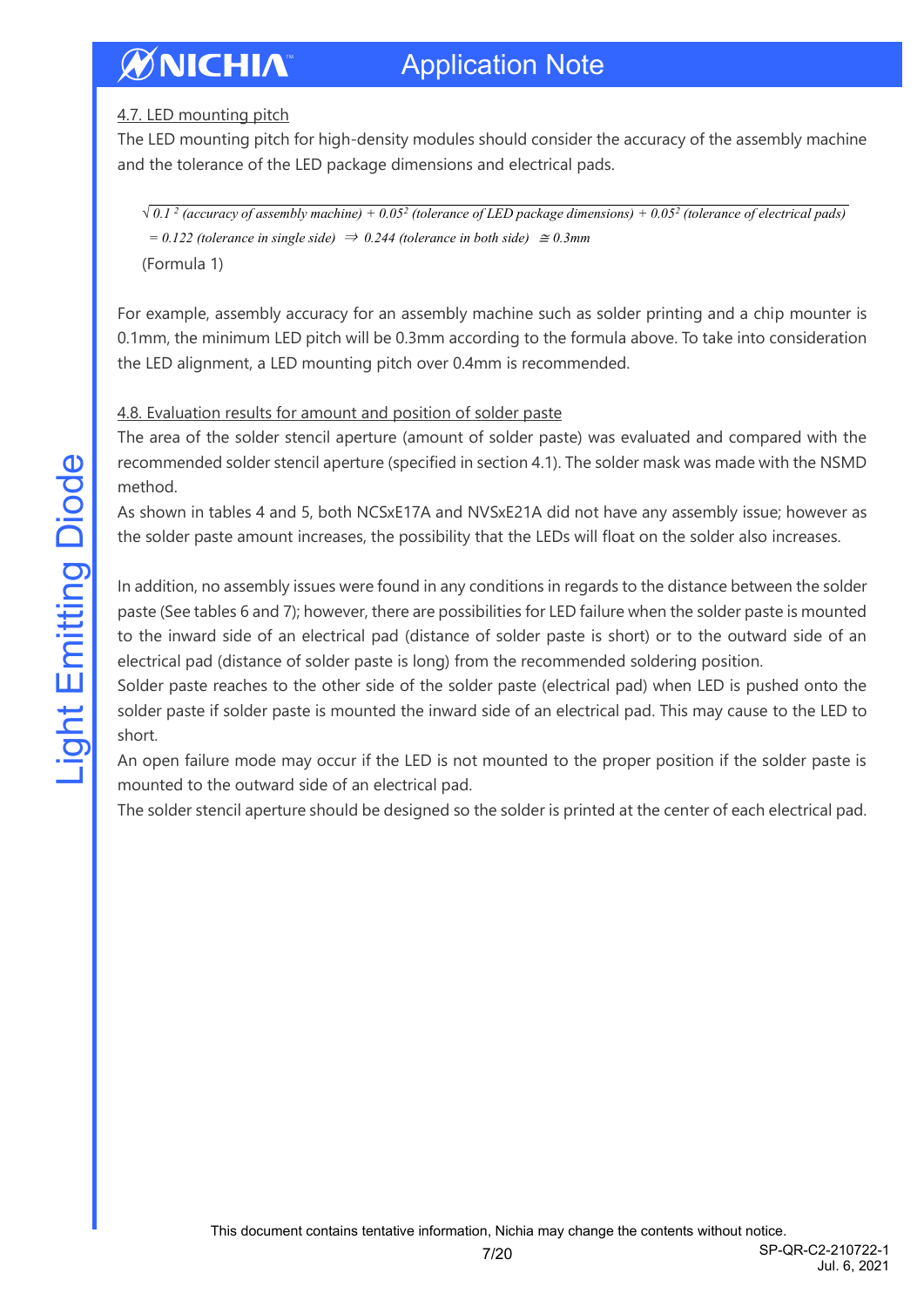## Application Note

| Table 4. Solder Amount Evaluation (NCSxE17A) |                            |                         |                                                |
|----------------------------------------------|----------------------------|-------------------------|------------------------------------------------|
|                                              | <b>NCSxE17A</b>            |                         |                                                |
|                                              | $0.2$ mm $\times$ 0.5mm    | $0.2$ mm $\times$ 0.6mm | $0.2$ mm $\times$ 0.7mm                        |
|                                              | (vs. Recommendation: -17%) | (Recommendation)        | (vs. Recommendation: +17%)                     |
| Soldering Position                           | .0.33                      | 0.33                    | 0.2<br>$\frac{1}{2}$<br>0.33                   |
| Solder                                       | K: 34.5%                   | K: 41.5%                | K: 48.6%                                       |
| /Electrical Pad Pattern                      | A: 50.8%                   | A: 61.1%                | A: 71.5%                                       |
| After Soldering                              |                            |                         |                                                |
| Xray after Assembly                          |                            |                         |                                                |
| <b>LED Lifting</b>                           | $\mathbf{K}$<br>K          | $\mathbf{K}$<br>K       | $\overline{A}$<br>K<br>$\overline{\mathbf{K}}$ |

Soldering Position Observation direction for LED Lifting

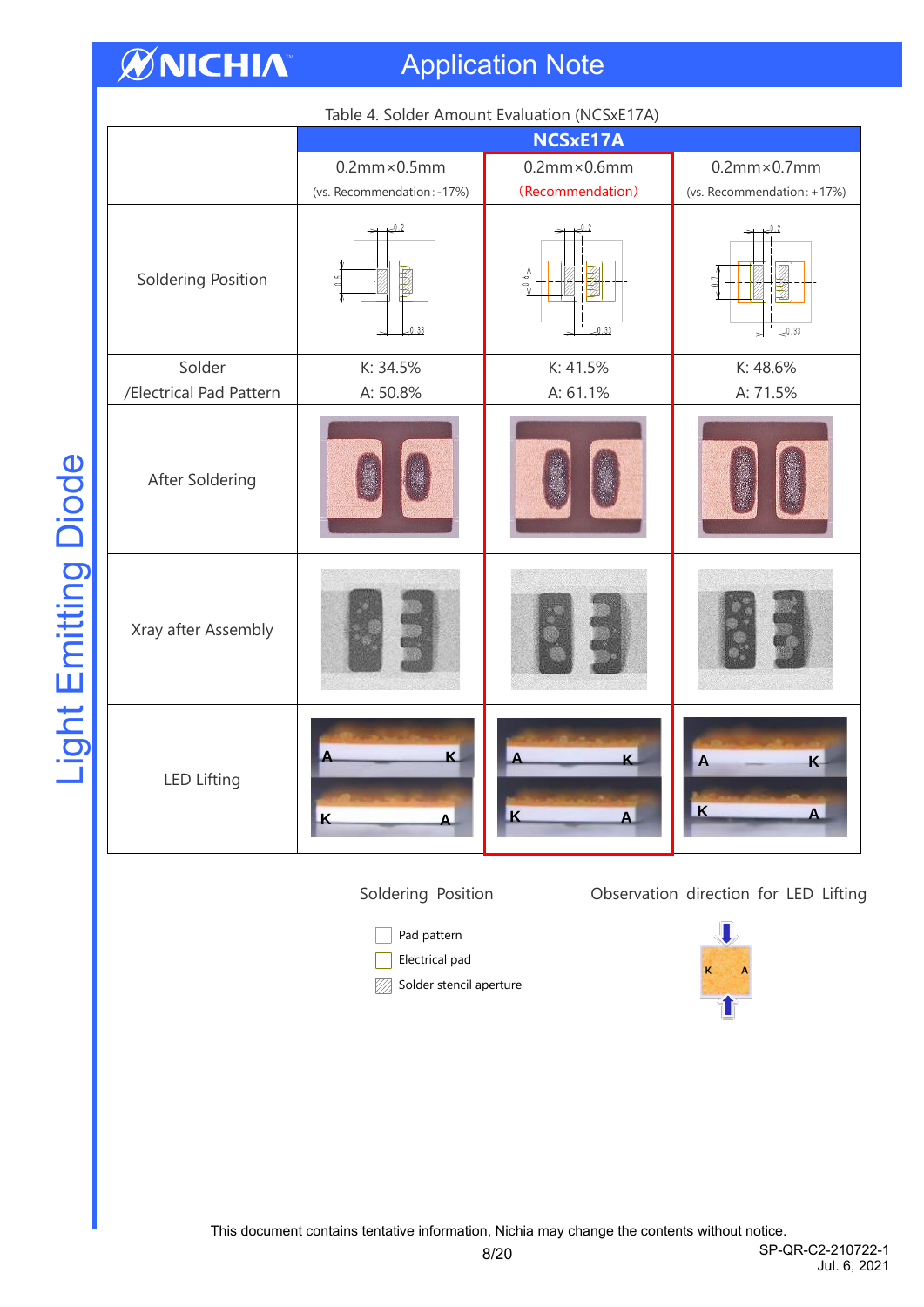## Application Note

|                         | Table 5. Solder Amount Evaluation (NVSXEZTA)<br>NVSxE21A |                                               |                                                                      |
|-------------------------|----------------------------------------------------------|-----------------------------------------------|----------------------------------------------------------------------|
|                         | $0.35$ mm $\times$ 0.65mm<br>(vs. Recommendation: -17%)  | $0.35$ mm $\times$ 0.80mm<br>(Recommendation) | $0.35$ mm $\times$ 0.95mm<br>(vs. Recommendation: +17%)              |
| Soldering Position      | $-0.35$<br>$-1.65$<br>0.38                               | 0.35<br>$\frac{8}{10}$<br>0.38                | 0.35<br>0.95<br>0.38                                                 |
| Solder                  | K: 33.6%                                                 | K: 41.6%                                      | K: 49.3%                                                             |
| /Electrical Pad Pattern | A: 52.9%                                                 | A: 65.4%                                      | A: 77.6%                                                             |
| After Soldering         |                                                          |                                               |                                                                      |
| Xray after Assembly     |                                                          |                                               |                                                                      |
| <b>LED Lifting</b>      | K<br>K                                                   | $\mathbf k$<br>$\overline{\mathbf{K}}$        | $\overline{\mathbf{K}}$<br>$\overline{A}$<br>$\overline{\mathsf{K}}$ |

Table 5. Solder Amount Evaluation (NVSxE21A)

Soldering Position Observation direction for LED Lifting

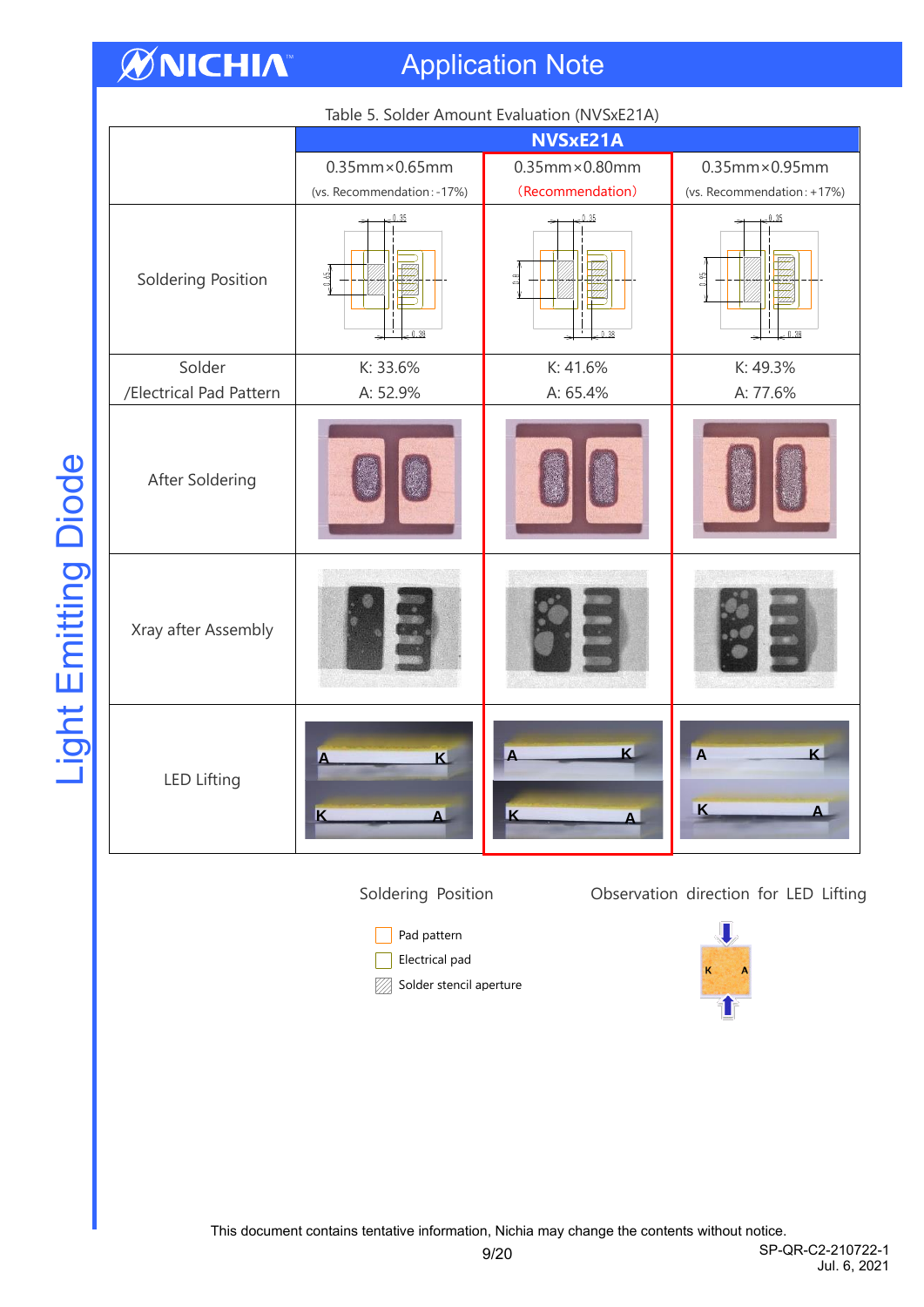## Application Note

**ØNICHIA** 

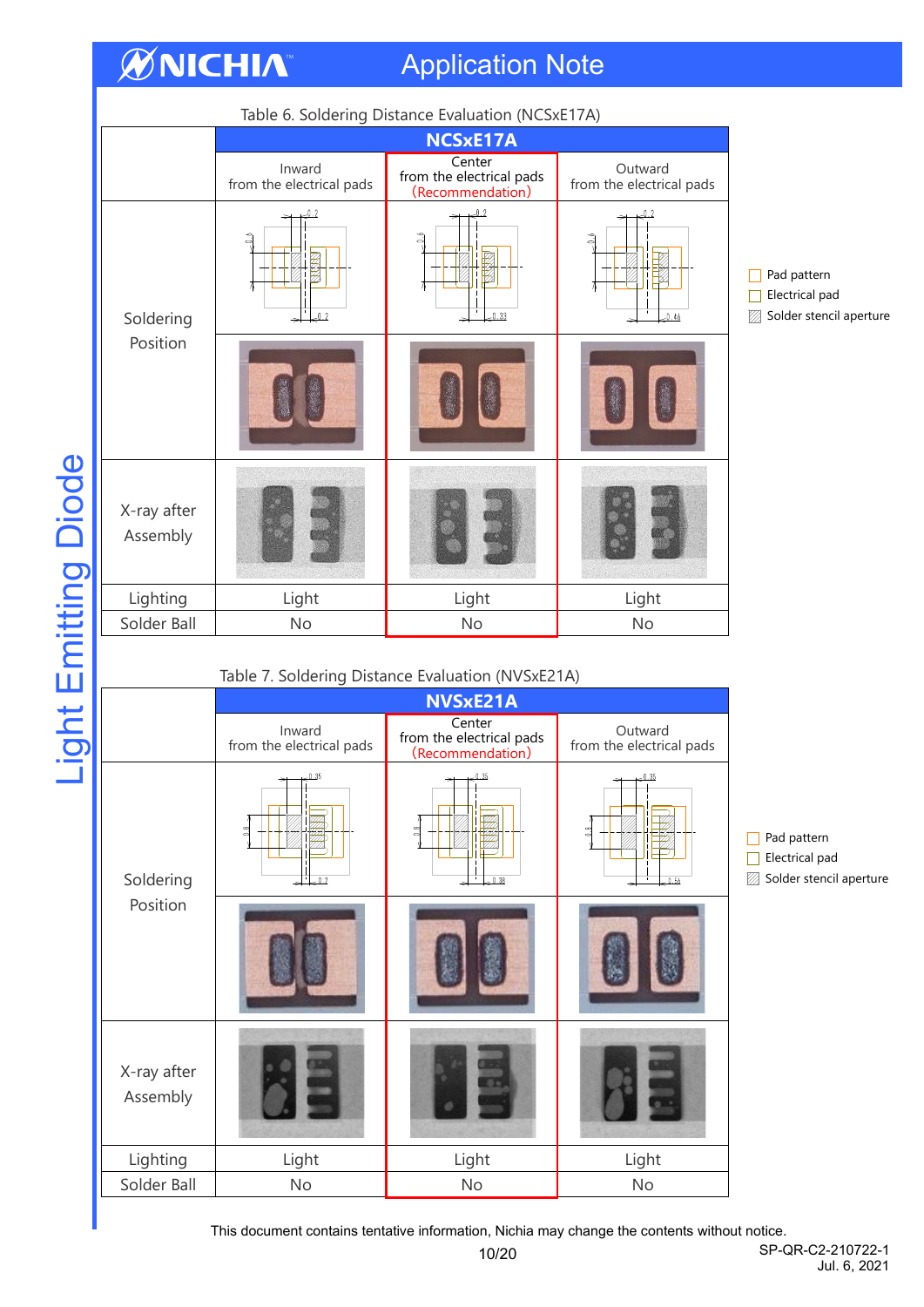## 4.9. Evaluation results for self-alignment

Self-alignment was evaluated under the condition shown in section 4.8. The solder mask was made with the NSMD method.

As shown below in Figures 8 to 15, the self-alignment effects more when the amount of solder paste is increased. At the same time, a larger solder paste volume increases the possibility of the LED floating. As a result, the self-alignment and the LED float will be a trade-off at a certain amount of solder paste. Table 8. Test conditions for self-alignment test (NCSxE17A)

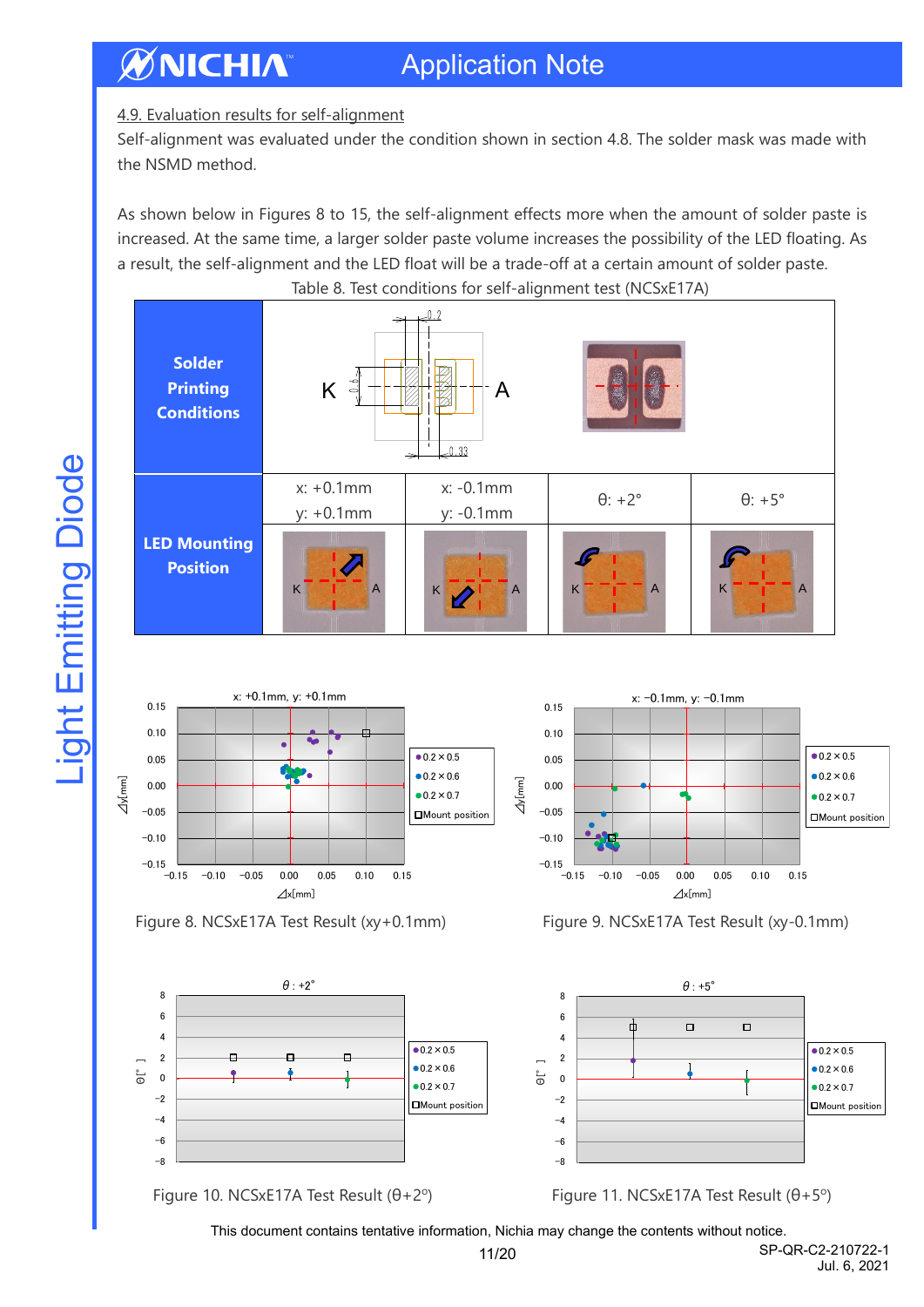Application Note

















**Light Emitting Diode** 

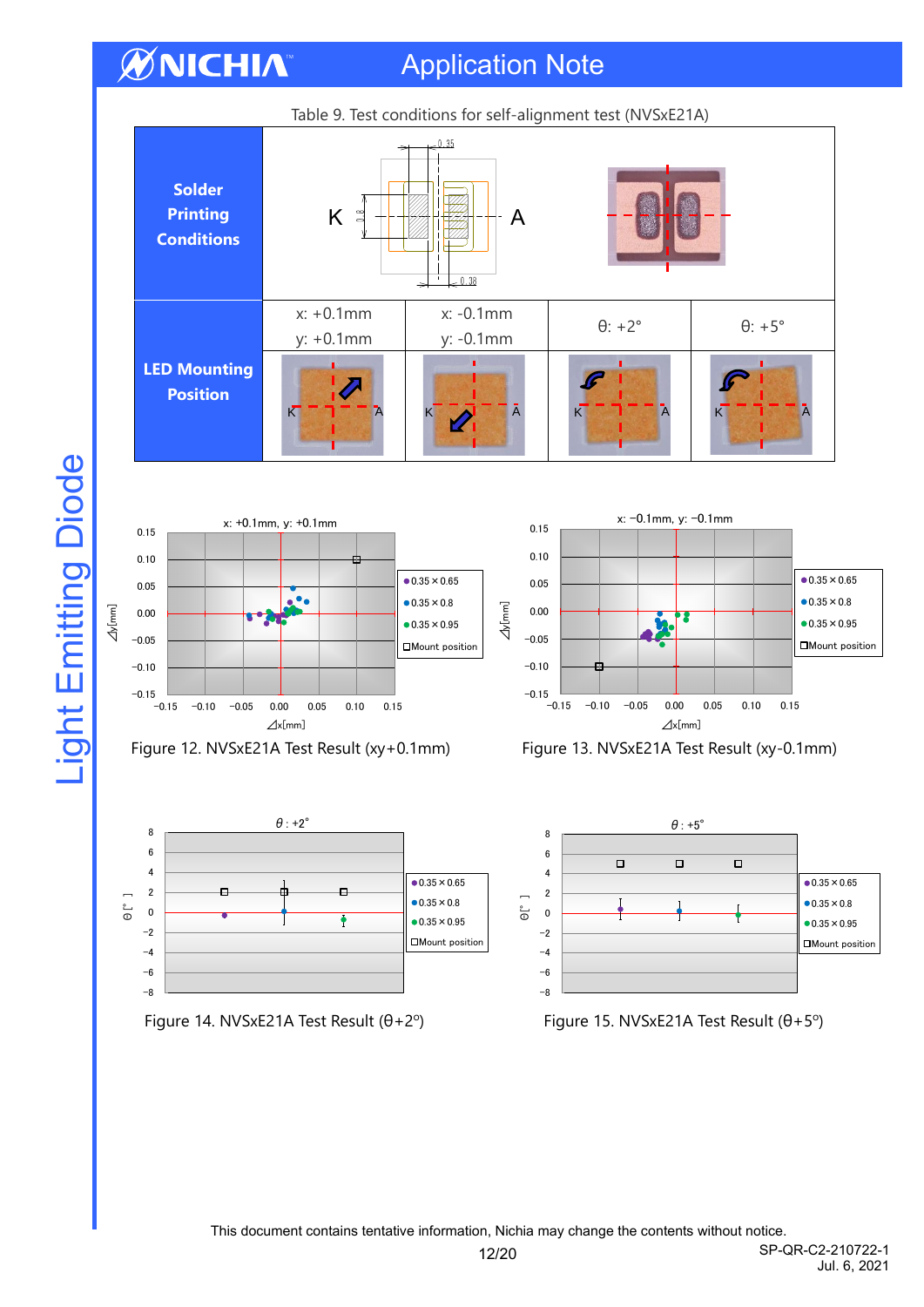## <span id="page-12-0"></span>**5. Solder Printing Process**

Small electrical pads (or solder joint pads) and the close proximity of the electrical pads could lead to a misalignment of the solder paste and may cause the LED to have an open or short failure. The solder position for the solder printing process is key to prevent this type of failure.





Possible to be short Possible to be open

Figure 16. Example of improper soldering

## 5.1. Soldering

The recommended particle size for solder powder is less than 30μm taking into consideration the printing properties of the solder: The particle size is commonly around 1/5 size of the solder stencil aperture and less than 1/3 of the solder stencil thickness.

If the particle size is large, the particle density will be low and may increase the gap between the solder particles as there may be a larger amount scraped off when using a squeegee; additionally, the amount of the solder paste will be insufficient. If the particle size is small, the relative solder surface area will increase due to oxidization and this may result in the decrease of the solder ball and the wettability performance. This can increase the occurrence of an LED failure.

The recommended composition for the solder paste is SAC based (Sn-3.0Ag-0.5Cu) and silver-free (manufacturer: NIHON SUPERIOR, product type: SN100C).

The solder paste enhanced solder joint strength may fail due to the coefficient of the thermal expansion difference between the solder and the circuit board. This leads to stress to the LED and may cause it to crack or break.

The solder type and composition of the solder may impact the reliability. An evaluation of both the solderability and reliability should be performed prior to use to ensure there is no issue with the reliability for the chosen application.

## 5.2. Squeegee

Polyurethane rubber or metal are commonly used materials for a squeegee.

If the squeegee's material is soft (e.g. polyurethane rubber), the tip of the squeegee may deform when excess pressure is applied and more solder paste will be scraped off by the deformed squeegee. As the result, the remaining amount of solder paste may be insufficient.

The metal squeegee is recommended when LEDs require high accuracy of assembly, such as the E17/E21 Series models. However, using a metal squeegee increases the wear on the solder stencil more than a polyurethane rubber squeegee.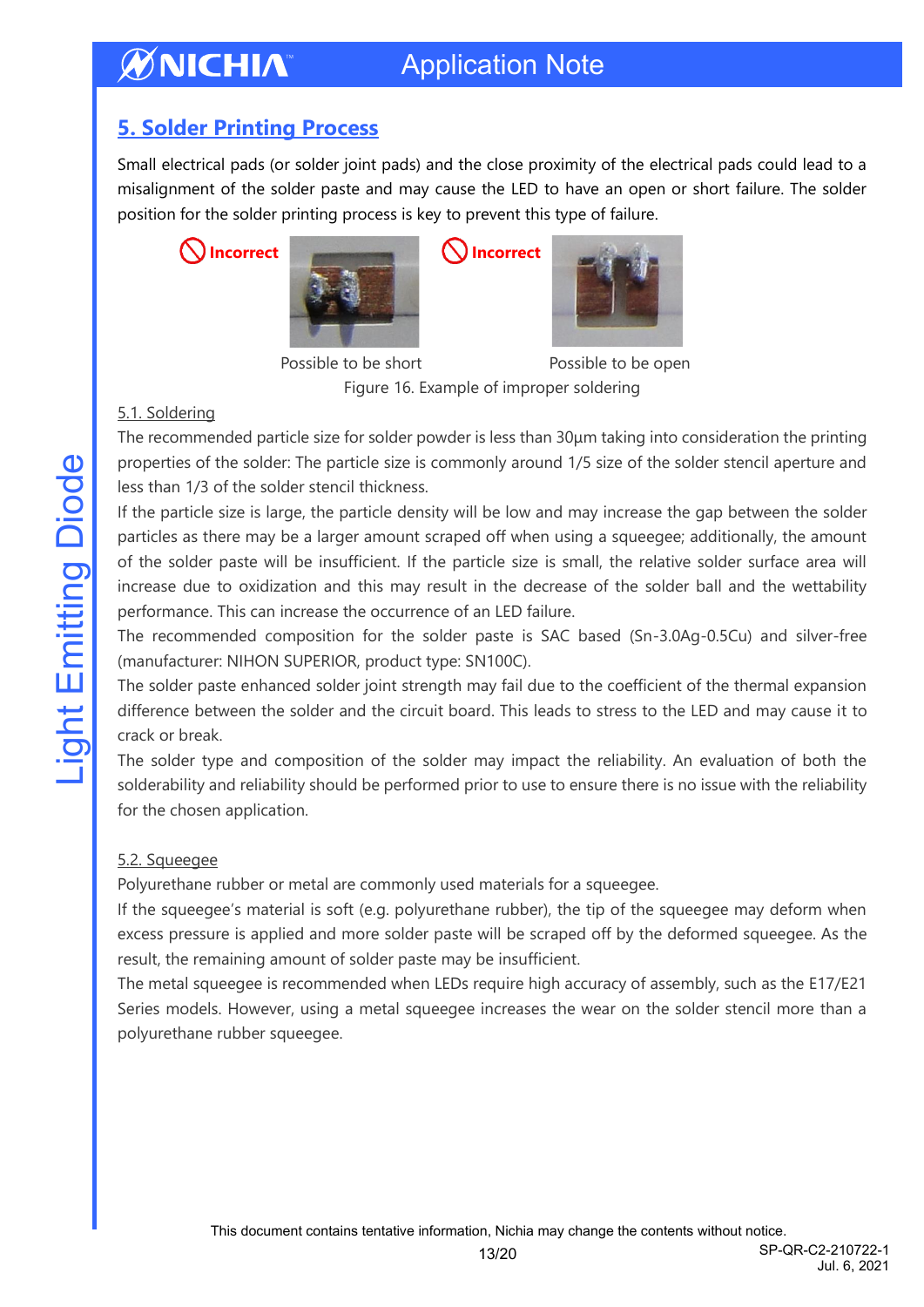To prevent misalignment of the LEDs during the solder printing process, the solder stencil needs to be designed taking into consideration the printing direction as shown in Figure 17. The solder stencil design must have the electrical pads (anode and cathode) aligned so the long side of the pads are parallel to the printing direction.

If the printing direction and the long side of the electrical pads are placed perpendicular to each other, the LEDs may have an open or short since the solder stencil is positioned onto the circuit board inappropriately.



Figure 17. Solder printing direction

## 5.3. Printing speed

As Figure 18 shows, the printing speed of most solder printing machines can be adjusted to take into consideration the solder printing conditions in the print settings.

The solder paste is not able to get into the solder stencil apertures if the speed is too high. This may cause solder misalignment and/or an insufficient solder volume.

The printing speed should be adjusted so that it is slow enough to allow the solder paste to roll over the surface of the solder stencil efficiently.

| 印刷条件              |                                        |              | 詳細設定。                        |
|-------------------|----------------------------------------|--------------|------------------------------|
| 動作モート             | ツクル                                    |              |                              |
| 印刷化 一             | $F \rightarrow R$<br>$R \rightarrow F$ | m<br>30      | [mm/s]<br>[mm/s]             |
| 印圧<br>(スキージ1mm当り) | $F \rightarrow R$<br>$R \rightarrow F$ | 30.0<br>30.0 | $[\times 0.01N]$<br>[X0.01N] |
| 下降速度              |                                        | 3.0          | [mm/s]                       |

Figure 18. Image of the print setting

## 5.4. Printing pressure

The printing pressure can also be adjusted in the print settings.

Excessive solder volume will occur if the printing pressure is too low. Alternately if the pressure is too high, then the solder volume will be insufficient and the wear on the solder stencil and the squeegee is accelerated which reduces their product lifetime.

The printing pressure should be adjusted to the lowest required level for quality printing performance and continual printing.

The pressure should also be adjusted as needed for each kind of solder paste, squeegee, and their conditions since printing conditions will vary.

## 5.5. Inspection of the solder printing process

A 3D solder paste inspection machine should be installed for solder paste inspection and since the solder area is small a high resolution camera is also required to ensure measurement accuracy.

There are other failures that were not indicate in the previous sections that may occur during the soldering process. For these other failures, see Table 10 and Figure 19.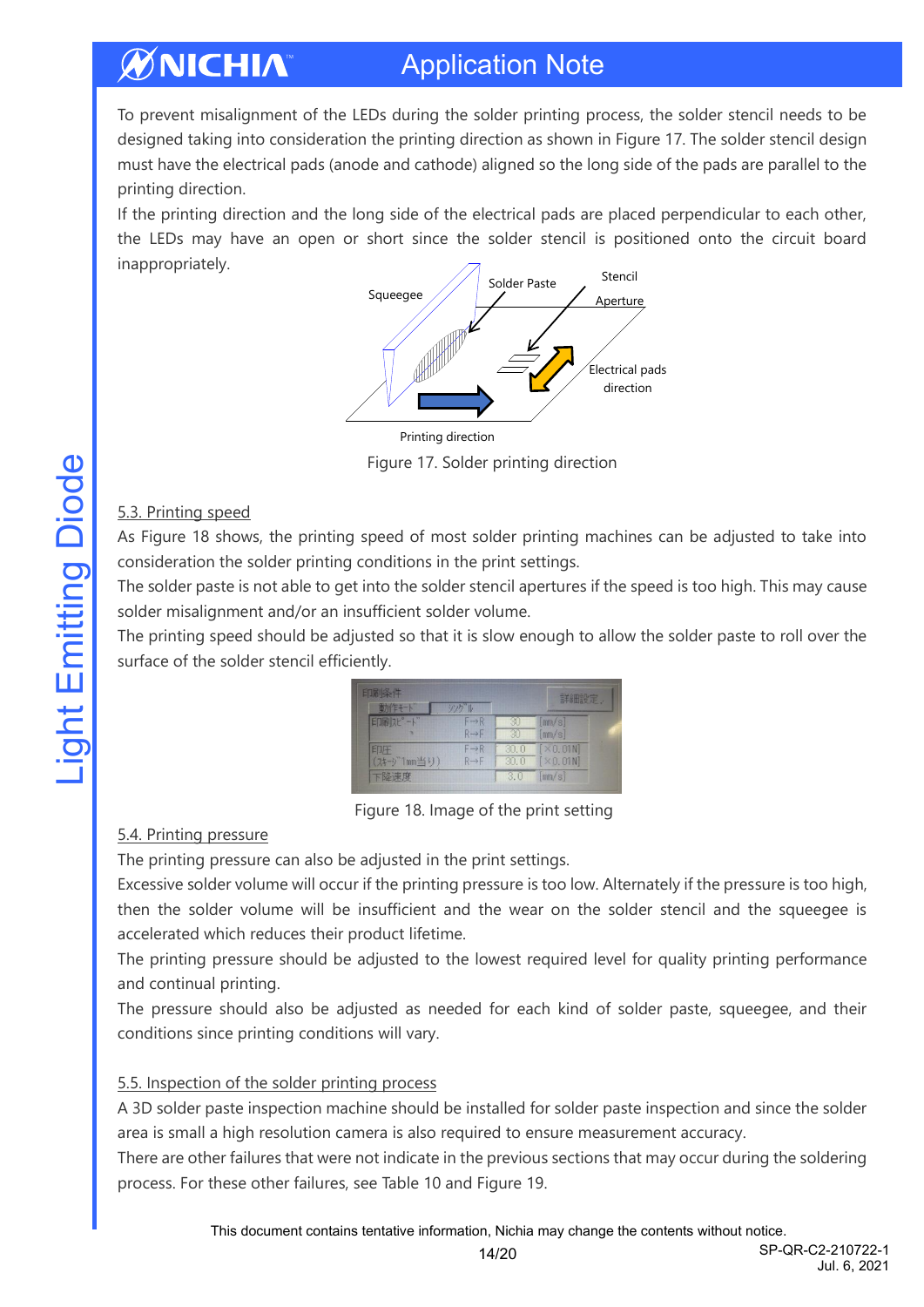## Application Note

| <b>Mode</b>                  | <b>Cause</b>                    | <b>Countermeasure</b>                     |
|------------------------------|---------------------------------|-------------------------------------------|
| Spreading                    | Wider clearance between PCB     | Adjust the height of the stencil          |
| (Excessive solder volume)    | and the solder stencil          | Adjust the support device under the PCB   |
|                              | Clogged solder stencil aperture | Clean the solder stencil aperture area    |
|                              |                                 | Use a solder stencil that can release the |
| Blurring                     |                                 | paste properly                            |
| (Insufficient solder volume) | Dried up solder paste           | Check the solder stirring conditions      |
|                              |                                 | Control the solder time and frequency of  |
|                              |                                 | soldering                                 |

#### Table 10. Examples of other failure modes during the soldering process

WNICHIA





Spread Blur

Figure 19. Examples of Soldering Failures

## <span id="page-14-0"></span>**6. LED Assembly Process**

Handling precaution at the LED assembly process is described in Section 6. Mounting accuracy is required for LEDs with small package as the soldering printing process does.

## 6.1. Tape feeder

There are two drive types of tape feeders: electrical (motorized) feeders and mechanical (pneumatic) feeders.

In general, the motorized feeder has less vibration when the top cover tape is removed, so the LED is picked up more accurately. If the LED is inclined or popped out so that the pick-and-place nozzle is not able to pick up the LED, the feeder speed should be adjusted to be slower or a motorized feeder with a smaller motor should be used.

If the vibrations are large during operation of the feeder, the LED surface may touch the feeder shutter and may cause the LED to become damaged, especially when the top cover tape is removed further from where the nozzle picks up the LED (see Figure 20). Reducing the vibrations or changing the tape removal position to right next to the pick-and-place nozzle may improve the situation.



Feed direction of the carrier tape

Figure 20. Example of failure during the tape feeding process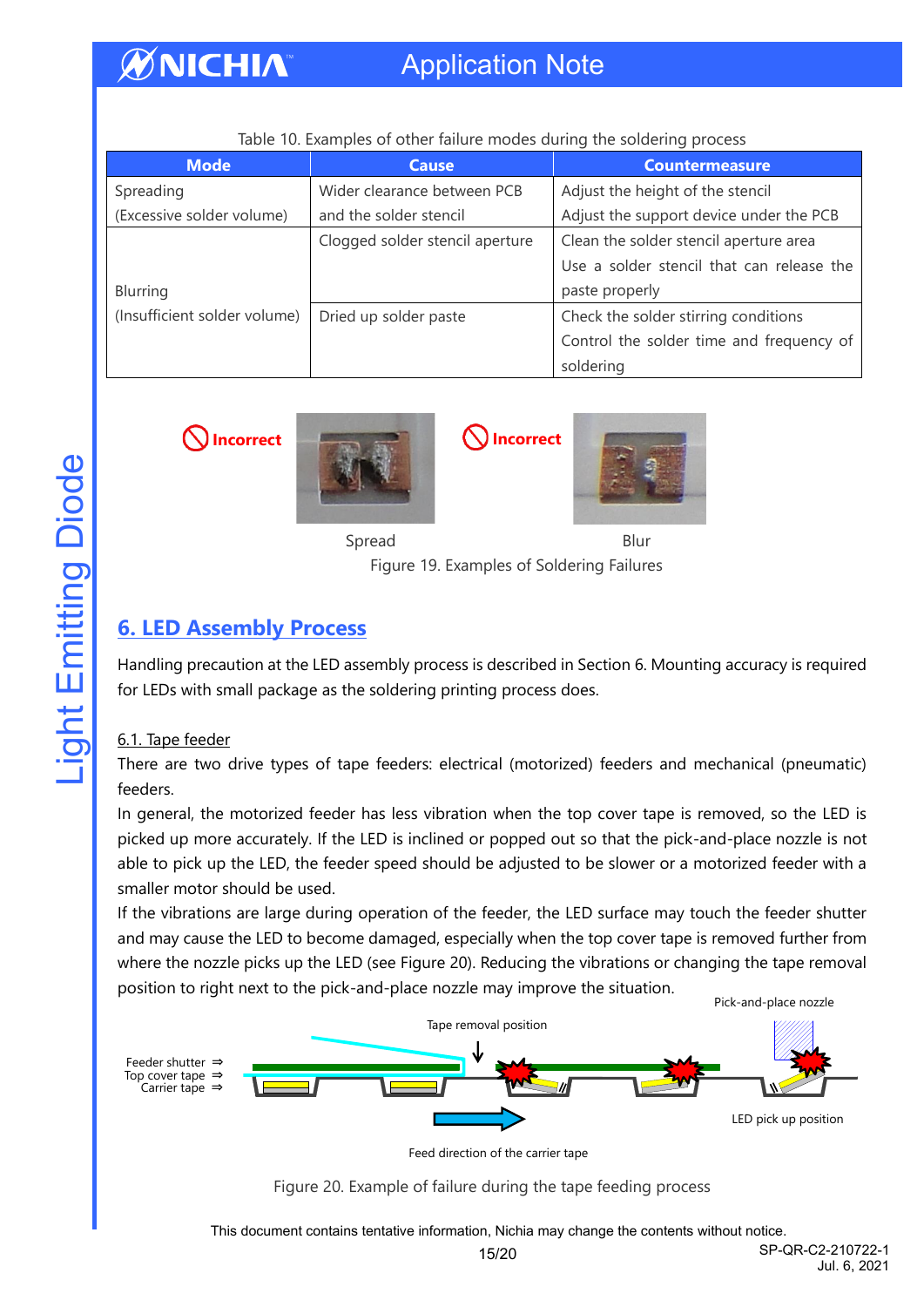# WNICHIA

## Application Note

### 6.2. Pick-and-place nozzle

Ensure a proper the pick-and-place nozzle should be chosen. If a nozzle that is an improper size and/or shape is used, a pickup failure may occur (e.g. air leakage from the nozzle causes the LED to tilt during pick-up and the LED surface becomes scratched). This may affect the LED characteristics (e.g. LED might dim, have a color shift, etc.).

The shape of generic nozzles may be different depending on the machine manufacturer. The suitable size for the pick-upplace nozzle for the E17/E21 Series is 1005/1608.



Figure 21. Example of pick-and-place

### 6.3. Image recognition and adjustment

Using image recognition and adjusting the pickup position for each LED should be implemented to maintain assembly accuracy. It is recommended to have the adjustment based on the position of the electrical pads for higher assembly accuracy.



Figure 22. Image recognition and adjustment during the pick-up-place process

## 6.4. Height for LED pickup

Recommended height for LED pickup is the same height as top of the carrier tape.

Nozzle may not be able to pick up the LED or LED may be picked up incorrectly if pickup height is too high. If the nozzle suction is too close to the LED surface, LED may get stuck in the carrier tape when the nozzle touches and pushes the LED, and/or the LED surface may become damaged.

Recommended height for LED pickup varies by LED mounters. Evaluating the nozzle setup prior assembly should be performed.



0.2㎜

PCB and the set

PCB

Nozzle



## 6.5. Pressure during LED mounting

When mounting the LED onto a PCB the recommended height for the press force is 0.2mm from top of the LED. If the press force is too weak, the LED may not come in contact with the solder paste or the LED may lift after the soldering process.

If press force is too strong, LED surface may damage or solder ball may appear.

Figure 24. Recommended height to force the pressure

This document contains tentative information, Nichia may change the contents without notice.

to force the pressure Recommended height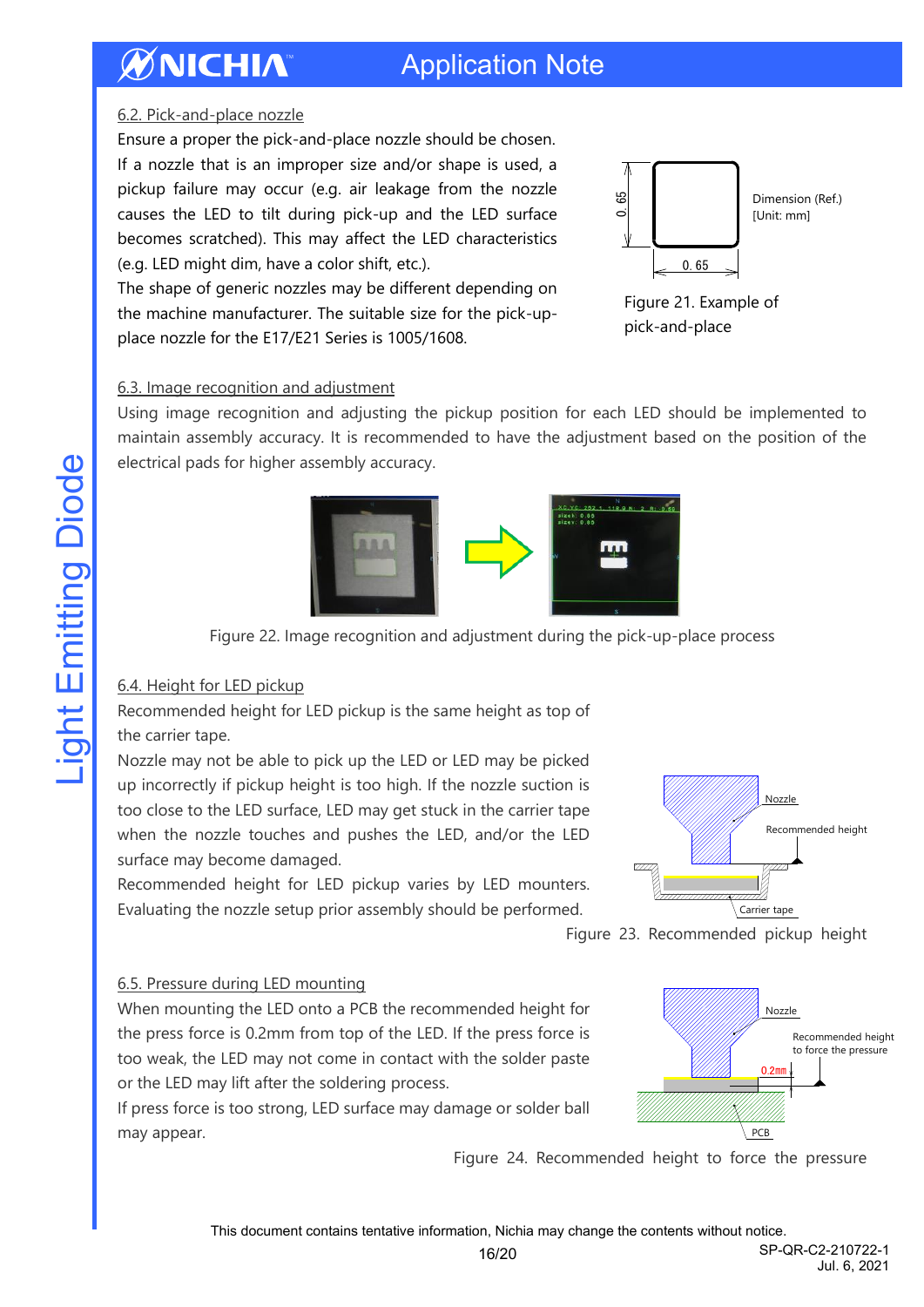### 6.6. Inspection after the LED mounted

To confirm that the LEDs are mounted in the proper position, it is recommended that right before the solder process (after the LEDs and surrounding components are mounted onto the PCB) a visual inspection by eyes or by using an image inspection machine is performed.

There are other failures that were not indicate in the previous sections that may occur during the LED mounting process. For these other failures, see Table 11.

| <b>Mode</b>         | <b>Cause</b>                         | <b>Countermeasure</b>                    |
|---------------------|--------------------------------------|------------------------------------------|
| Suction error       | LED is not mounted in the proper     | Set the pickup position to the center of |
|                     | position                             | the LED.                                 |
| Misplacement        | Insufficient solder paste volume     | Check the soldering process              |
| (LED is not mounted | PCB warpage                          | Use backside support for PCB             |
| on the PCB)         | Improper PCB thickness               | Check the PCB thickness                  |
| Misalignment        | Incorrect parameter for the mounting | Adjust the parameters for the mounting   |
|                     | position                             | program                                  |
|                     |                                      | Check PCB design (e.g. pad pattern,      |
|                     | Poor assembly accuracy               | solder mask, etc.)                       |

#### Table 11. Examples of other failure modes during the LED mounting process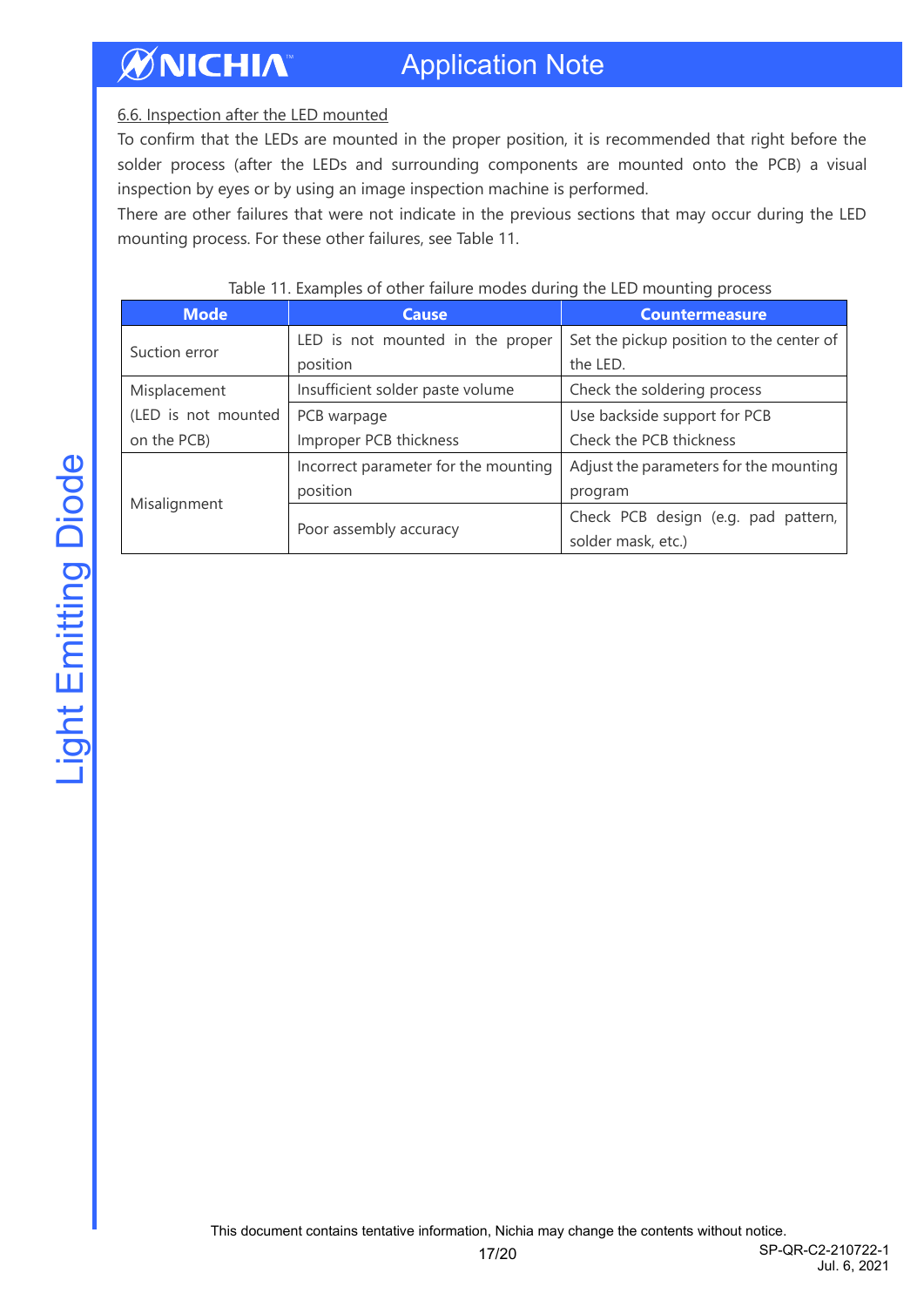## Application Note

## <span id="page-17-0"></span>**7. Reflow Process**

**ØNICHIA** 

The recommended reflow soldering conditions are shown in Table 12.

If conditions other than those noted in Table 12 would be applied, then it should be based on the recommended conditions of the chosen solder paste. Air flow soldering conditions can cause optical degradation, caused by heat and/or atmosphere. Nitrogen reflow soldering is recommended.



Figure 25. Reflow profile

#### Table 12. Reflow profile for E17/E21 Series

| <b>Process</b>                                        | <b>Recommended</b>                                         | <b>Note</b>                                                                                                                                                                                                                                                                                                         |
|-------------------------------------------------------|------------------------------------------------------------|---------------------------------------------------------------------------------------------------------------------------------------------------------------------------------------------------------------------------------------------------------------------------------------------------------------------|
| Ramp-up rate<br>Start - Pre-heat<br>Pre-heat - Reflow | Speed: $1 \sim 5^{\circ}$ C/sec                            | A faster ramp-up rate increases the potential<br>occurrence of solder balls and/or the solder paste to<br>slump (e.g. too much heat and the solder paste is too<br>thin [low viscosity]).                                                                                                                           |
| Pre-heat                                              | Temp: 180~200°C<br>Time: $90^1 \sim 120$ sec               | The solvent in the paste begins to evaporate. If the rise<br>rate (temperature level) is too low, it increases the<br>potential occurrence of poor solder wettability and<br>void. If the pre-heat time is too long, the activation<br>period of the flux decreases and unmelted solder is<br>more likely to occur. |
| Reflow                                                | Temp: $220 \sim 260^{\circ}$ C<br>Time: $30^1 \sim 60$ sec | The temperature is kept above the melting point of the<br>solder.<br>If the temperature is not high enough, it may lead to a<br>melting failure (e.g. unmelted solder).                                                                                                                                             |
| Peak temperature                                      | Temp: $< 260^{\circ}$ C<br>Time: <10sec                    | The temperature is kept above the melting point of the<br>solder.<br>If the temperature is not high enough, it may lead to a<br>melting failure (e.g. unmelted solder).                                                                                                                                             |
| Cooling rate                                          | $\overline{\phantom{0}}$ 1                                 | If the cooling rate is slow, it may cause a decrease in<br>the strength of the solder joint.                                                                                                                                                                                                                        |

<sup>1</sup>: Recommended condition determined by solder type.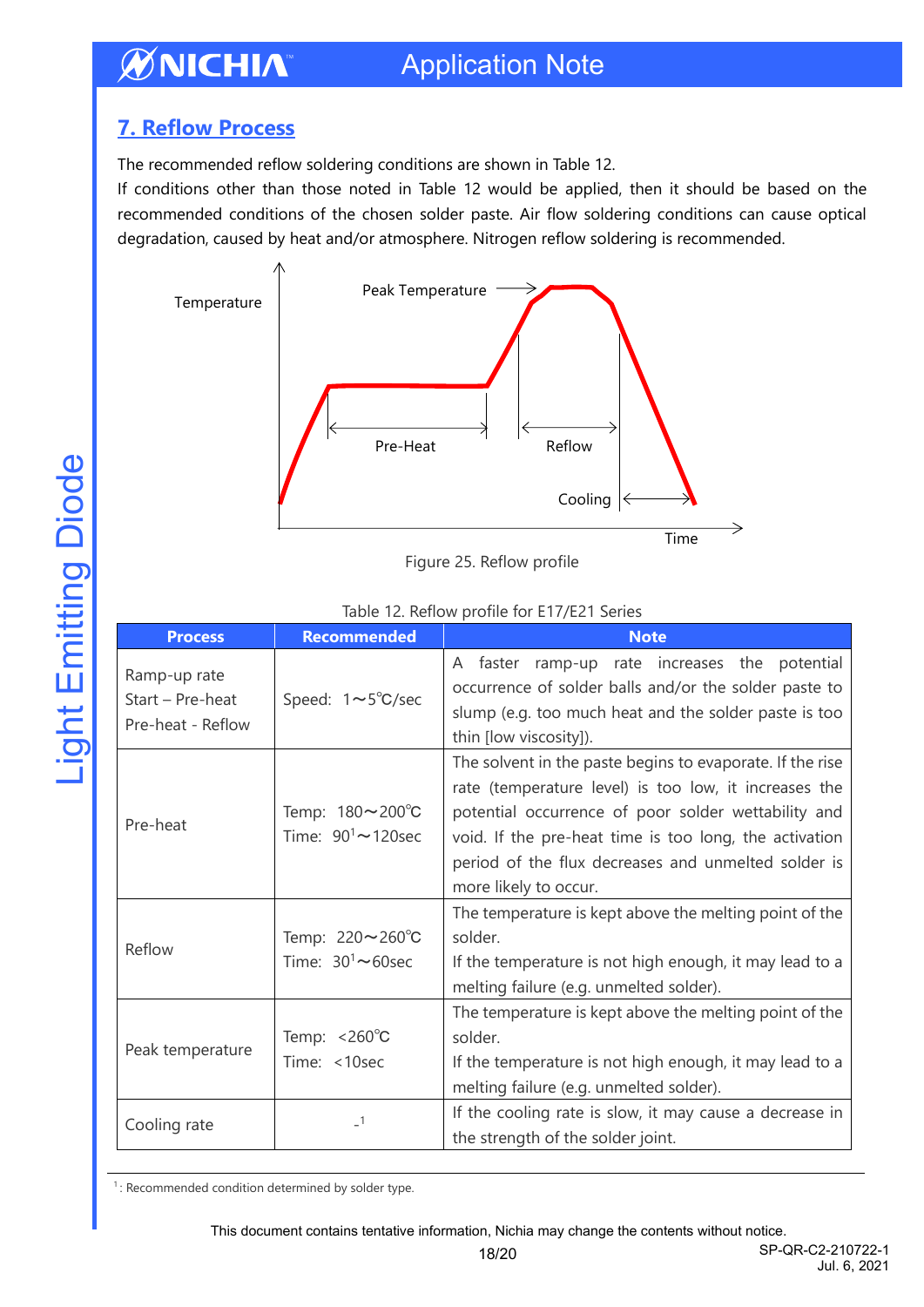## <span id="page-18-0"></span>**8. Inspection after Reflow**

Since the E17/E21 Series is a small package and the electrical pads are hidden on the back side of the LED, the accuracy of the soldering conditions is not able to be confirmed during the reflow process, so an inspection after the reflow process is important.

The inspection criteria needs to be determined depending on the user's chosen assembly process and application.

The inspection process below describes what items need to be checked for solderability. Evaluation tests such as reliability tests are needed to ensure the reliability of LED mounted boards or fixtures.

### 8.1. Lighting inspection

Visual inspection by eyes or using an image inspection machine to verify if the LEDs are lit normally.

## 8.2. Electrical characteristics inspection

Inspection of the electrical characteristics to determine if the forward current is being applied as designed and whether the forward voltage value is reasonable in relation to the applied forward current.

## 8.3. Visual inspection

A visual inspection by eyes or using an image inspection machine to inspect that the LEDs are mounted properly (e.g. no misalignment, lifting, solder ball, LED damage).

E17/E21 Series is a small package and the electrical pads are hidden on the back side of the LED; so a visual inspection may not be able to detect soldering failures.

## 8.4. X ray inspection

An X-ray inspection is used for inspecting the solder wettability, for solder voids, and for solder balls.





Figure 26. Solder ball Figure 27. Poor wettability

## <span id="page-18-1"></span>**9. Summary**

E17/E21 Series requires more caution regarding the assembly techniques than conventional LED packages due to its package size and structure. As a result, the PCB design for E17/E21 Series is important.

If the accuracy of the PCB design is poor, assembly failures may continue to occur even if the assembly process is reviewed and improved. A receiving inspection of the PCB should be performed to ensure that PCBs are made as designed.

Although this application note explains precautions and failure modes during the assembly process, the user is still responsible for evaluating the chosen assembly process and reliability.